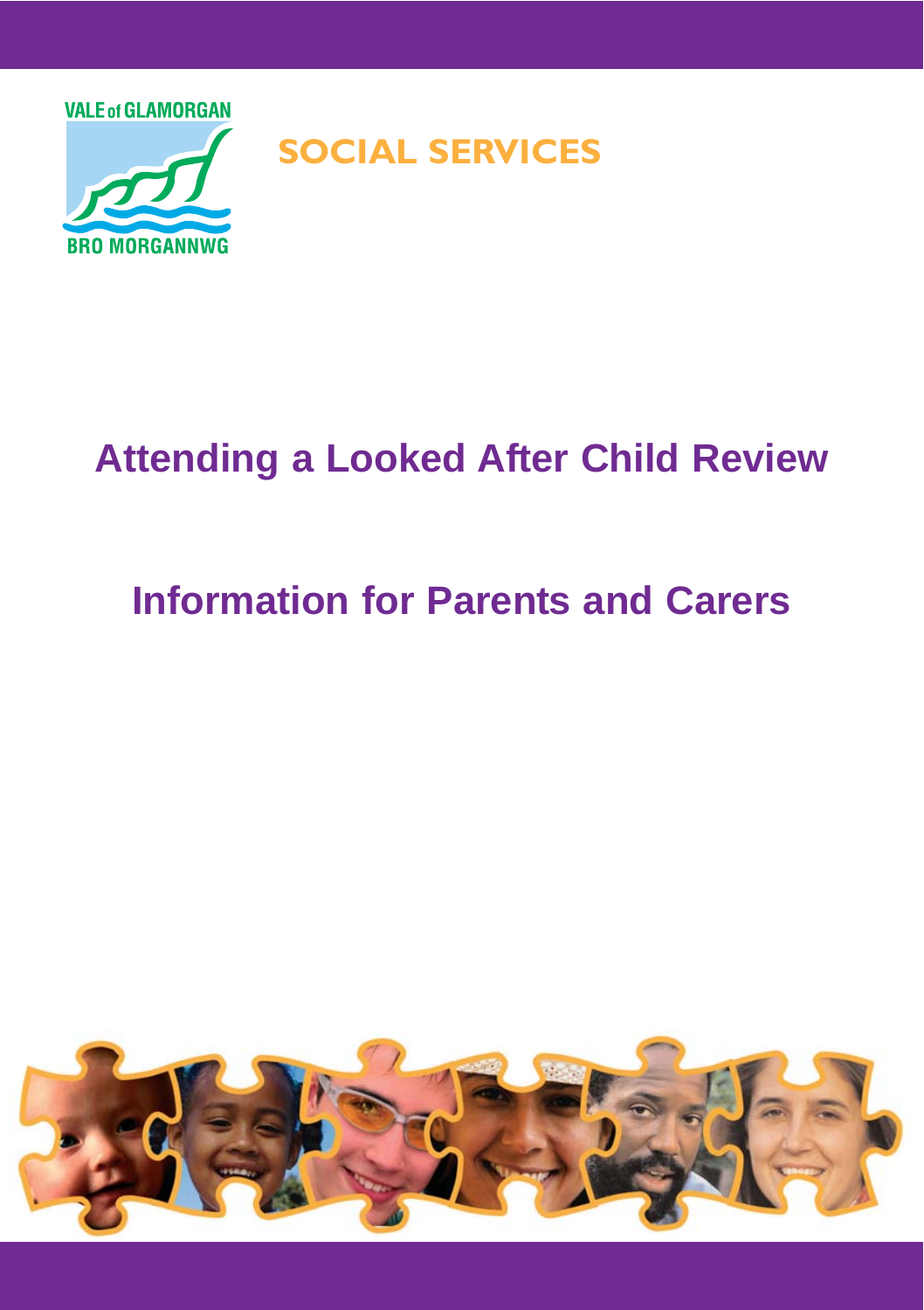This information may be provided, by request, in other languages, in other formats (e.g. CD) or in simplified version. Please contact 01446 704608 to make arrangements.

### **Introduction**

If your child/ren are looked after it is important that you, they, and the people caring for them know what the arrangements are for their care and what the plans for the future are.

Social Services are required by law to ensure that plans for looked after children and young people are reviewed regularly by an Independent Reviewing Officer (IRO) who is not responsible for providing their care.

The Independent Reviewing Officer will be allocated when your child/ren first becomes looked after, and as far as possible will be the same person for the length of time your child is looked after.

The Independent Reviewing Officer's role is to check that the plans for your child/ren's future are the right ones and that arrangements to meet their day to day needs, such as education, contact and health are in place.

As their parent/carer, you are an important part of this process and your views will be sought.

## **What is a Review meeting?**

The Independent Reviewing Officer will hold regular meetings to check that the plans and day-to-day arrangements are right for your child/ren. Unless there is a specific reason not to, you will be invited to attend these meetings and to contribute your views. If for any reason you are unable to attend, you can express your views before the review and these will be shared at the meeting.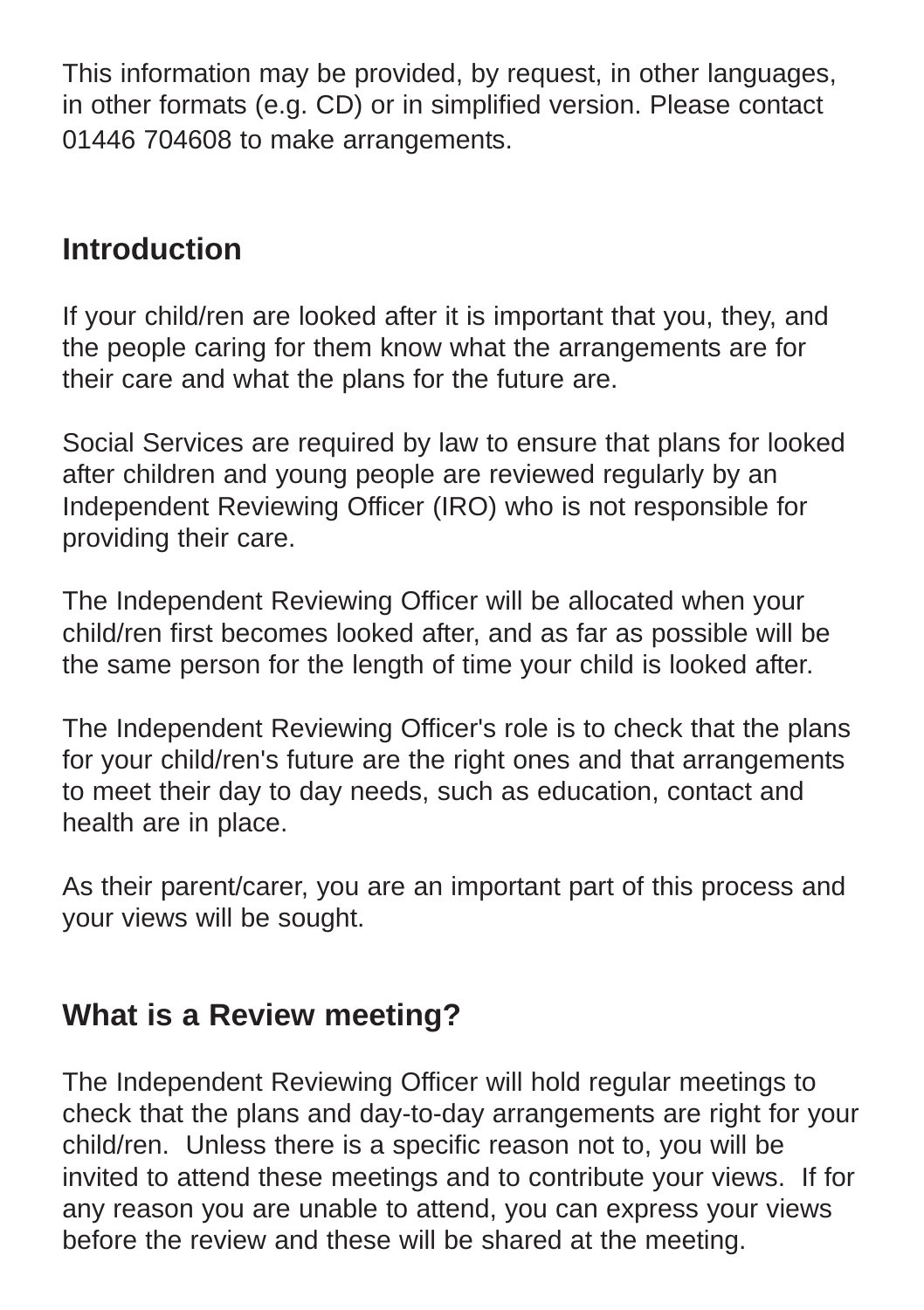Before the review, you will receive a consultation paper to complete, which may help you to write down what you want to say.

If you need assistance to complete this consultation paper, please ask your child/ren's social worker or contact the Independent Reviewing Officer.

If you, or your child/ren, need an interpreter, your child/ren's social worker will arrange one for you.

If the Independent Reviewing Officer is not happy that the right plans are in place for your child/ren, or is concerned that matters are delayed, they are able to formally express their concerns to managers and senior officers within the Vale of Glamorgan Council and ask for an explanation to be provided. If required, the Independent Reviewing Officer can also refer a matter they are concerned about to the Children and Family Court Advisory and Support Service (CAFCASS) Cymru.

### **How often will reviews happen?**

There has to be a review within 28 days of your child/en becoming looked after, or after any significant move or change.

There then has to be another within 3 months, and then at least every 6 months.

If your child/ren only stays in a foster or residential home for short periods, the first review will be in 3 months and after that every 6 months.

If you feel a review needs to be held sooner than this, please talk to your child/ren's social worker or Independent Reviewing Officer.